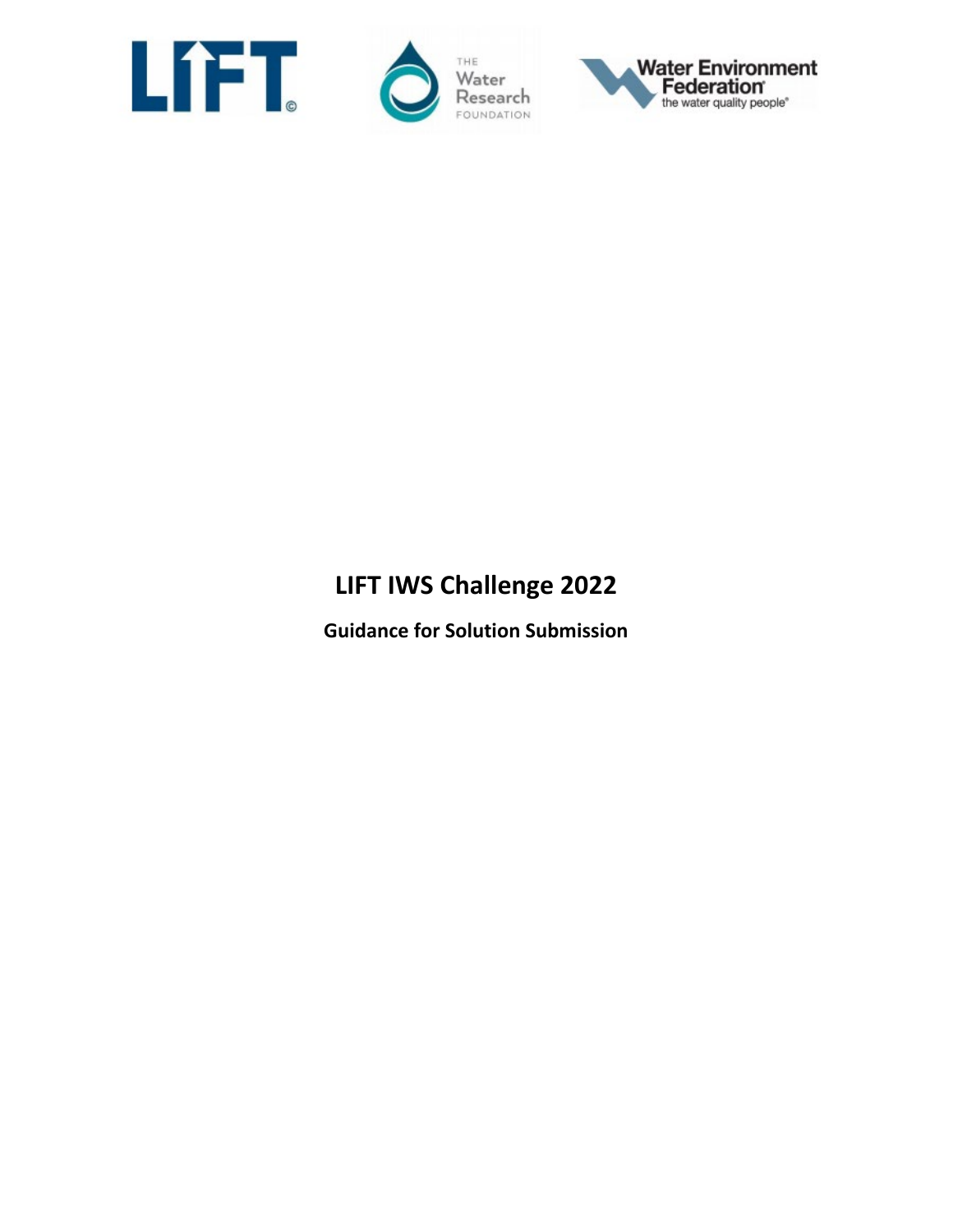

## **The LIFT Intelligent Water Systems Challenge: Judging Criteria**  *An Opportunity for Utilities, Vendors, Civic Hackers, and Students*

Today's water industry operates complex treatment, collection, and distribution systems to protect public and ecological health. These systems are increasingly instrumented to monitor key process indicators and other parameters to facilitate operations. The Water Research Foundation (WRF) and Water Environment Federation (WEF) LIFT program is holding the LIFT Intelligent Water Systems Challenge to demonstrate the value to utilities of these "intelligent water systems". The Challenge seeks to foster the adoption of smart water technologies by showcasing the ability of intelligent water systems to effectively leverage data for better decisions.

Solution Goals:

- Demonstrate the value of intelligent water systems
- Leverage data using the best available tools to better understand and make decisions.

Prizes: The Challenge will recognize the best solutions developed by Challenge participants, offering a top prize of \$10,000 and an elegant solution of \$2,500. Recognition will also be given to innovative approaches and to outstanding contributions from students or young professionals.

The Challenge will work with water utilities around the world to identify individual challenges. Teams will work to address these individual challenges through innovative analytics applied to data from utilities' intelligent water systems. Some utilities may have capacity and interest to participate directly on teams, while other utilities may limit their involvement to furnishing a problem statement and relevant data. The Challenge will therefore distinguish between two types of solvers:

• Teams will select a Challenge problem statement provided by a utility and develop and implement a solution approach with minimal interaction with the utility. Multiple teams can select the same challenge and independently implement a solution.

## **Eligibility**

Open to any individual that has completed registration. Participation by utility members, technology providers, consultants, academia, and students is encouraged. There is no participation limit for any single organization.

Teams can consist of a minimum of 2 and a maximum of 6 people. Each team member must complete an individual registration form.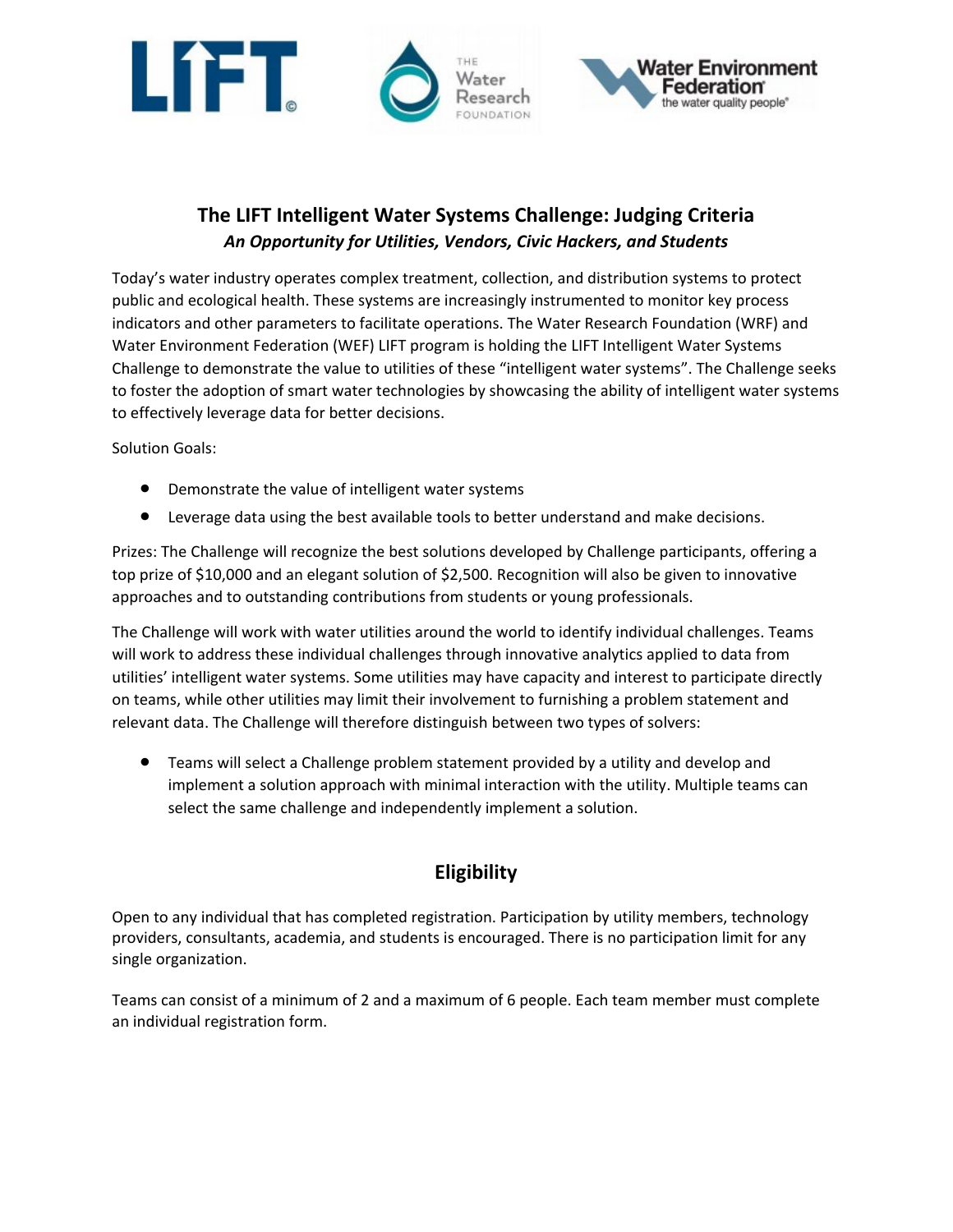



#### **2022 Challenge Timeline**

| January 17       | Challenge Launch                                          |
|------------------|-----------------------------------------------------------|
| April 4          | Webcast for Interested Participants in the IWS Challenge  |
| April 15         | <b>Team Registration Deadline</b>                         |
| <b>May 16</b>    | Challenge Plan Deadline                                   |
| May 16 - June 13 | Optional check-in with Steering Committee                 |
| August 15        | <b>Challenge Solution Deadline</b>                        |
| <b>August 29</b> | Judges' scoring completed                                 |
| September 2      | <b>Finalists notified</b>                                 |
| October 10       | Finalist presentations and awards ceremony at WEFTEC 2022 |

#### **Requirements**

Team Lead registering for all the team members with contact information is required on Alchemer by April 15 - [https://survey.alchemer.com/s3/6688676/LIFT-IWS-Challenge-2022.](https://survey.alchemer.com/s3/6688676/LIFT-IWS-Challenge-2022) Each team member will be required to submit a Conflict of Interest form. If an individual is on multiple teams, they must disclose to all teams their participation and role in each team for transparency and clarify participation expectations.

Each team will have one identified Team Lead.

Submission of Challenge Plan and Challenge Solution will be done via WEF's online platform by 11:59 PM EST on the associated deadline. Each team will receive a link to the WEF online platform in order to submit the solution. Materials submitted via another format or to another Steering Committee member will not be accepted. No additions or modifications to the submitted materials will be accepted after the deadline.

If previous work has been done on the proposed problem, teams must clearly articulate the existing work and the intended scope of work to be done under this Challenge period in the Challenge Plan.

If a proprietary technology or software is part of the Challenge Solution, teams must indicate in the submission materials and request signed NDA forms from steering committee members and judges. The Challenge is not responsible for managing intellectual property rights.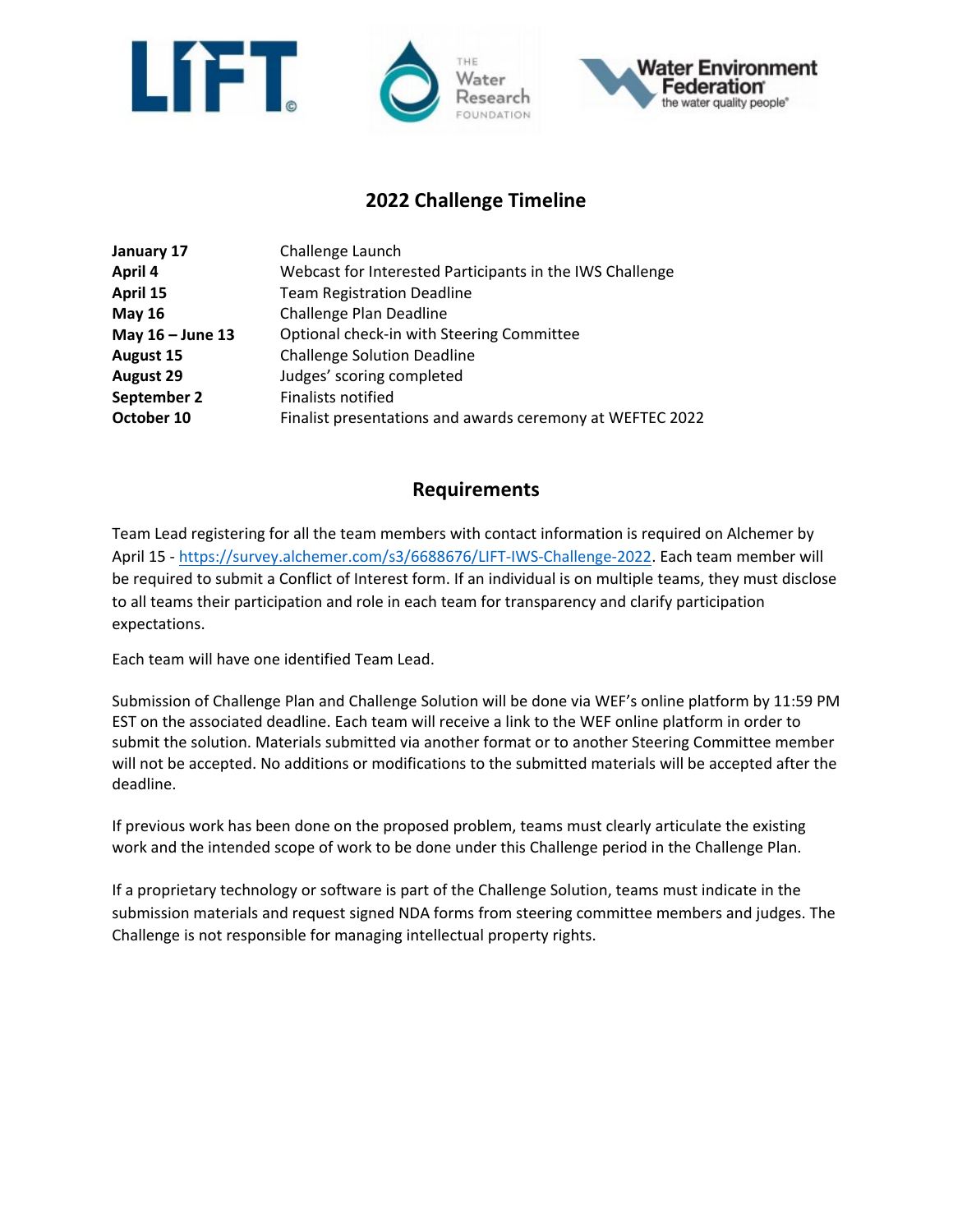





### **Challenge Plan Submission**

Each team should submit a Challenge Plan that will be provided to the Steering Committee and judges. The Challenge Plan must be submitted via via WEF's online platform by 11:59 PM EST on the associated deadline. Each team will receive a link to the WEF online platform in order to submit the solution.

The Challenge Plan must include (but is not limited to):

The team:

- Identify the Team Lead, who will serve as the primary point of contact for the Challenge
- For each team member include name, title, organization, email, and skill-set/area of expertise
- Description of each team member's role and responsibilities

The Problem Statement:

- Explanation of the problem/need faced by the utility that the team is solving for
- Explanation of the desired outcome for the solution. What is the target or goal that is trying to be met? What metrics will be used to evaluate progress and success?

The Intelligent Water System:

- Describe the current system (e.g. data source, technology used, networking, system architecture, O&M) that is relevant to the problem being solved.
- If previous work has been done on the proposed problem, please clearly articulate the existing work and the intended scope of work to be done under this Challenge period

The Plan:

- Description of proposed solution, level of effort and timeline; may include visuals or graphics. Teams should note if for the Challenge the solution is a pilot or a full-scale solution.
- Timeline to implement proposed solution.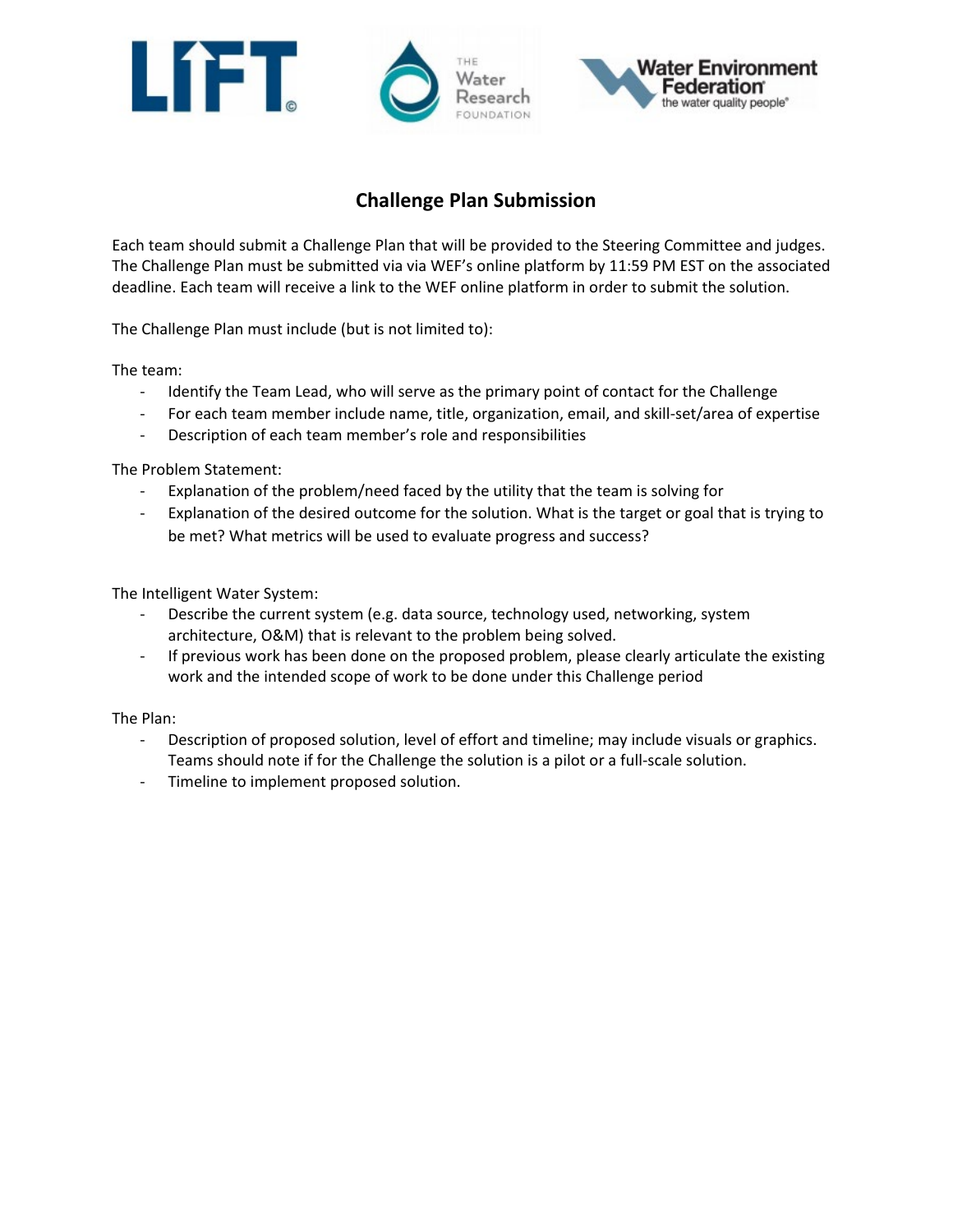





## **Challenge Solution Submission**

Each team should submit a Challenge Solution that will be provided to the Steering Committee and judges. The Challenge Solution must be submitted via WEF's online platform by 11:59 PM EST on the associated deadline. Each team will receive a link to the WEF online platform in order to submit the solution.

The Challenge Solution must include (but is not limited to):

The Team:

- Names of Team Lead and members
- Identify if any changes to the team have occurred during the duration of the Challenge

Problem Statement:

- Concisely describe the problem/need the Team is solving for
- Describe key considerations and the desired outcome

The Solution:

- Recap the Intelligent Water System and any possible modifications or additions identified to meet the outcome goal
- Description of the implementation and whether any adjustments were made.
- Quantified and/or qualified value add of the solution
- Next steps for the solution beyond the Challenge
- Outline financial support needed or considerations
- Considerations of replication by other utilities to address a similar problem
- Description of any difficulties faced and how the team mitigated them
- How will the results of the solution be communicated and used by the utility
- Identify data streams and QA/QC considerations
- Analysis and interpretation to support the solution